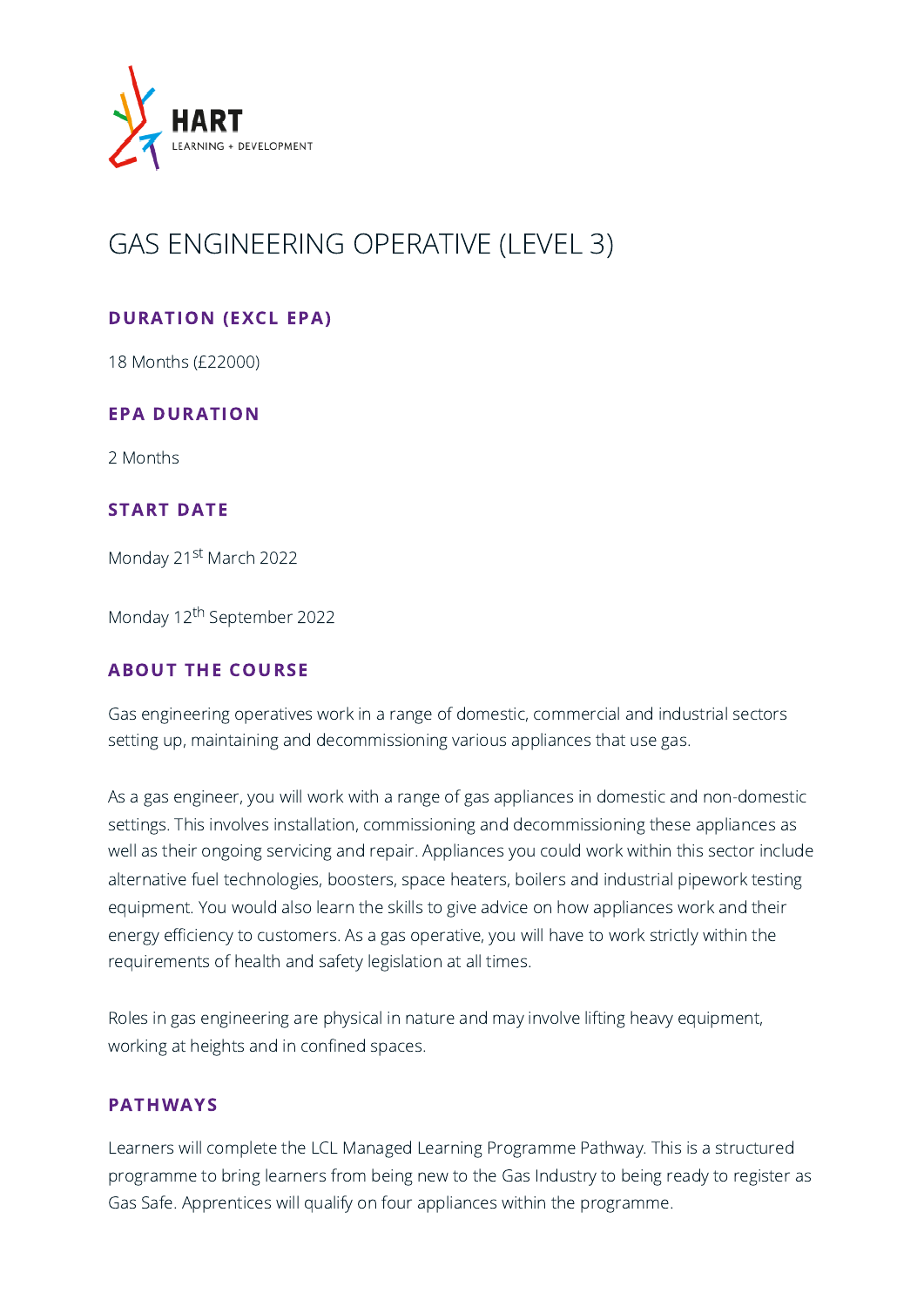

## WHO IS THIS FOR?

- Available to all Levy and Non-Levy employers
- Apprentices must be fully employed
- Candidates will ideally have a plumbing and heating qualification or a proven track record of working in the plumbing and heating industry
- Available for existing members of staff if they are upskilling to gas engineers
- Must have GCSE grades of a level 3 (old grade D) or above in maths and English.

The course includes ACS (CCN1 route) and apprentices will be eligible for gas safe registration on completion.

For further information and apply, please contact [hello@hartld.co.uk](mailto:hello@hartld.co.uk)

# Course Overview

As part of the Gas Engineering Operative Programme, you will be required to develop Knowledge, Skills and Behaviours in the below areas within your organisation:

- Safe gas and electrical installation, commissioning, decommissioning and/or ongoing service and repair procedures of gas installations and appliances needed to establish the safe operation of the equipment and installation in accordance with industry standards
- Relevant electrical and mechanical principles and how they are applied.
- Gas and electrical theories and how they are involved in practical work on gas installations.
- Detailed knowledge of combustion, combustion analysis, gas properties, carbon monoxide and types of burners.
- Carrying out tightness testing, purging and relight procedures on gas installations.
- Health and Safety.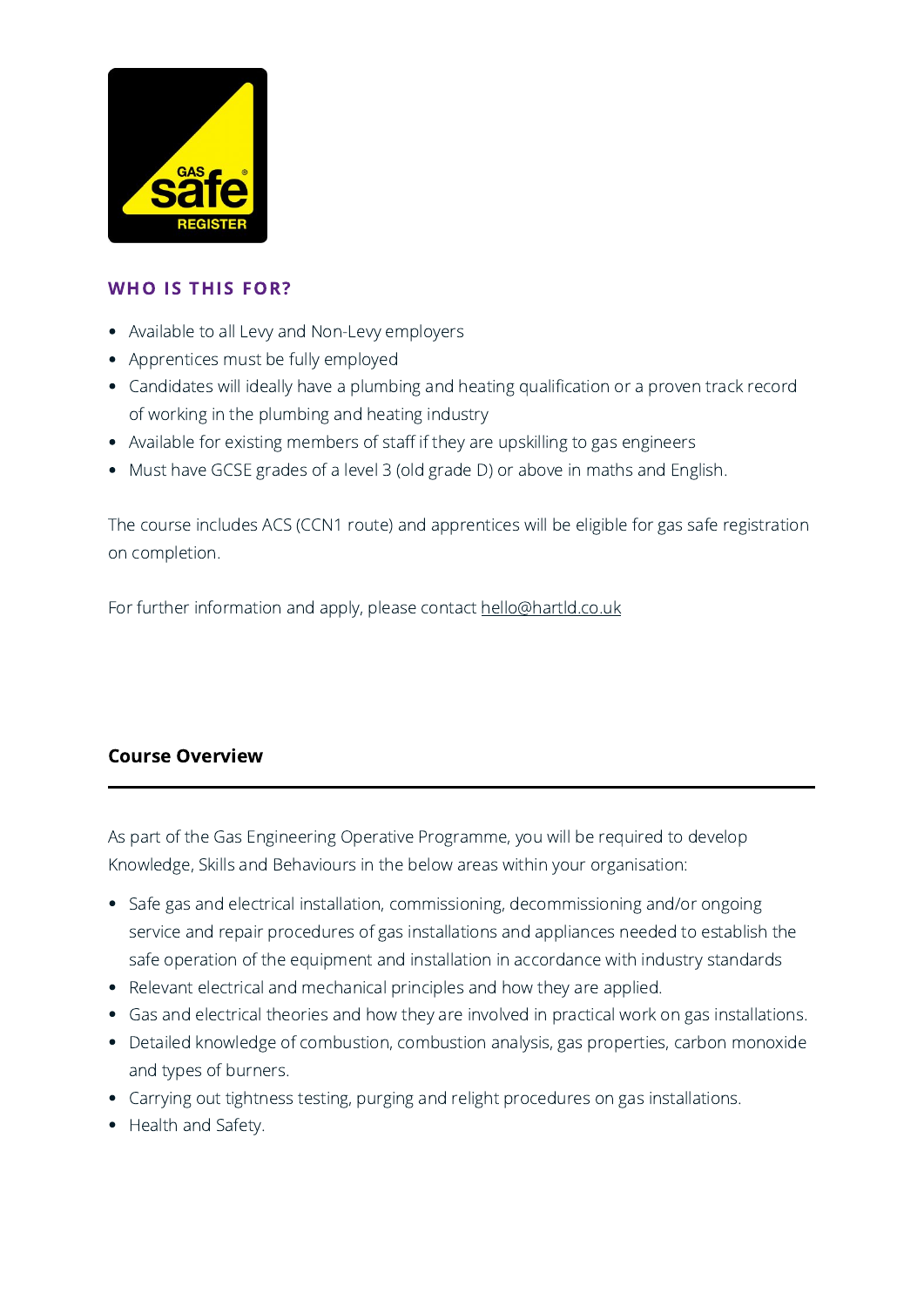# Course Delivery

The course will typically be completed over an 18-month period, which will include weekly knowledge delivery through face-to-face sessions at our Stevenage construction campus.

The learners will also be observed in the workplace to identify the standards of competence are being met. There will also be recorded professional discussions covering competence towards the standard.

The tutor will complete a progress review in the first 6 weeks and every 10-12 weeks thereafter, which will require the Employer's presence. All work will be stored on an electronic portfolio ready to be submitted to the End Point Assessment Organisation.

At the end of the 18th month, the learner will have a final assessment with an End Point Assessment Organisation (EPAO). Revision and mock activities will be completed with the learner prior to the final assessment.

#### End Point Assessment

As part of the Apprenticeship Standard, you will be required to complete an End Point Assessment (EPA) at the end of your programme with an external Independent Assessor (EPAO).

Throughout the programme your tutor will prepare you for the End Point Assessment and complete mock assessments prior to your final assessment.

The following elements will be completed during the End Point Assessment for the Gas Engineering Operative:

- Gas Safe Registration
- Competency Test
- Knowledge Test
- Portfolio of Evidence

At the end of the final assessment, the below grades will be awarded by the EPAO:

- Fail
- Pass
- Distinction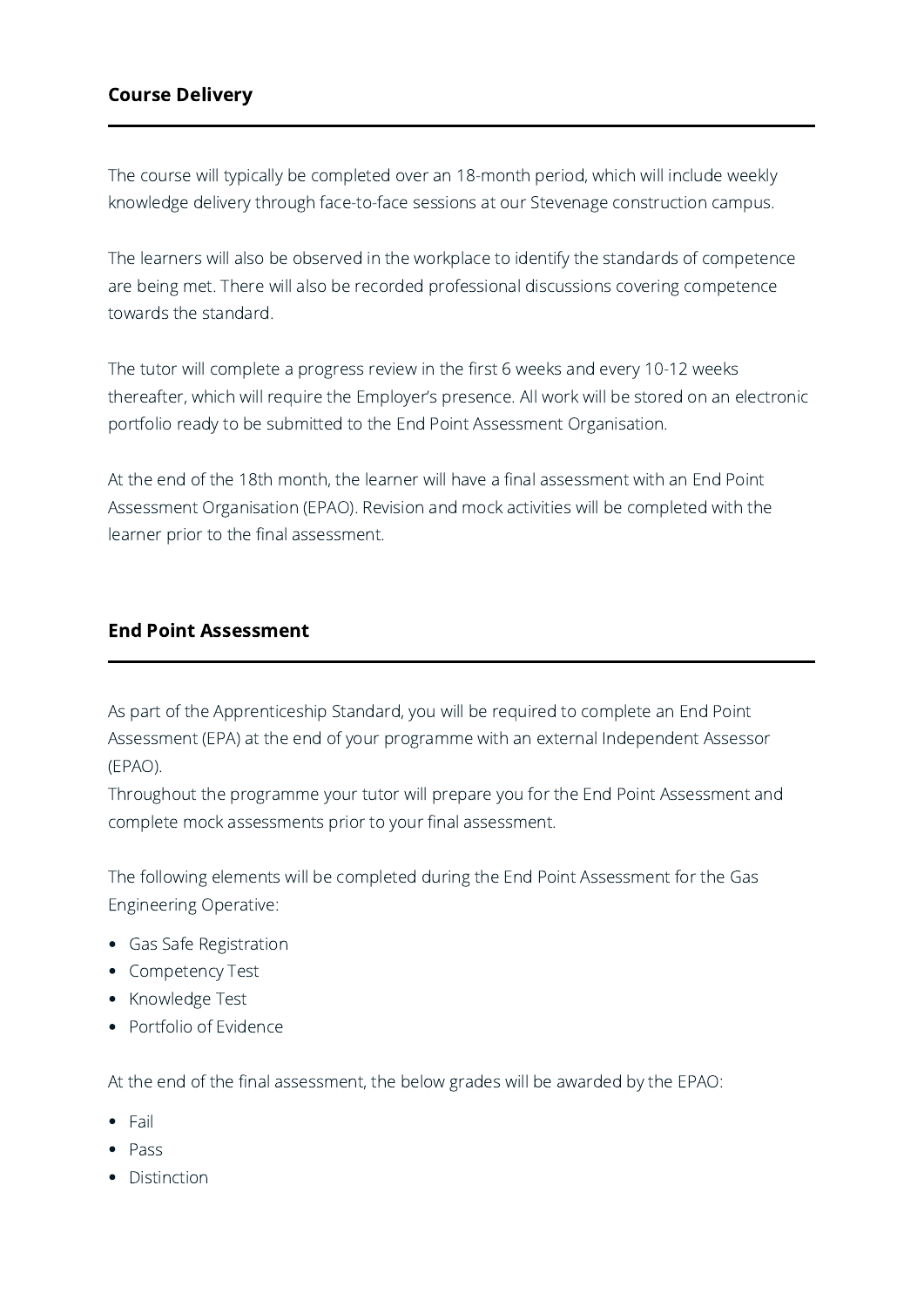# Qualifications

As part of the Gas Engineering Operative Standard you will be achieving the following qualifications:

- Apprenticeship Standard Certificate in Gas Engineering Operative
- LCL managed learning programme which includes Domestic Gas Safety Training (CCN1) followed by endorsement on 4 domestic gas appliances
- Functional Skills Maths (Level  $2$ )\*
- Functional Skills English (Level  $2$ )\*

\*Will be achieved if relevant qualification not already held prior to the Apprenticeship.

# Entry Requirements

Typical applicants will display a good attitude, a positive approach to learning & development and a high level of ambition. Apprentices will need to sit an initial assessment in both English and Maths.

Where a learner does not hold an equivalent to or GSCE grade 4 (C) or above, you will need to sit Functional Skills Level 2 English and Maths prior to taking the End Point assessment.

## Learner Journey

Click [here](http://www.hartld.co.uk/wp-content/uploads/2022/02/Gas-Operative-Learner-Journey.pdf) to find out more.